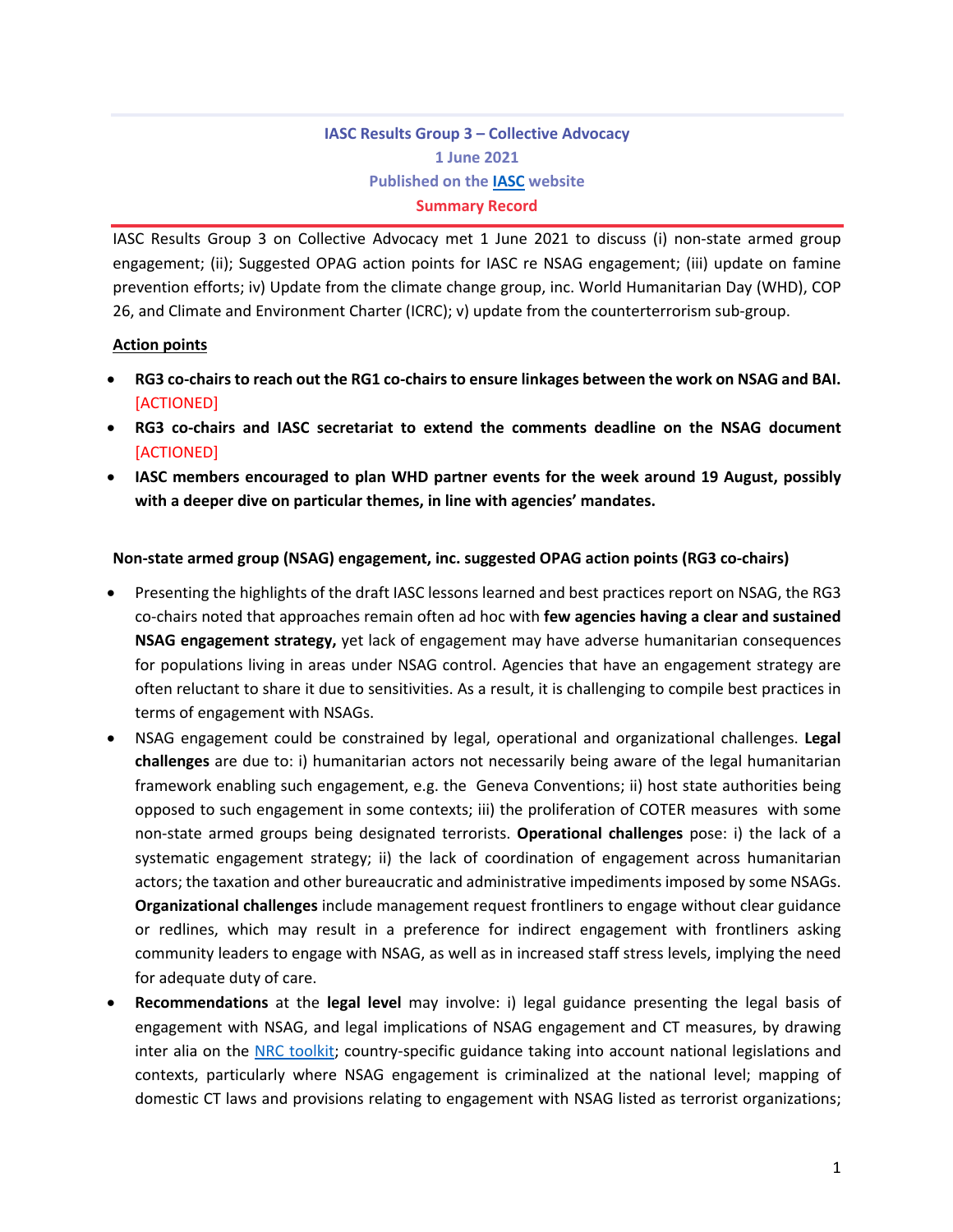collective advocacy to ensure that humanitarian engagement with NSAG is safeguarded and not criminalized, in line with the ICRC publication in March 2021.

- At the **operational level, recommendations** may include**:** ensuring that **humanitarian leadership is empowered** to engage with NSAG; promoting a consistent humanitarian leadership across all humanitarian operations where engagement with NSAG required; adequate resourcing of humanitarian coordination mechanisms with dedicated expertise to coordinate engagement with NSAG; promoting shared analysis, joint approach and greater transparency through regular peer exchanges.
- From an **organizational perspective**, recommendations may involve: clear policies and guidance governing NSAG engagement, inc. accountability of leadership of organization; dissemination of policies and guidance across the organization; organization-wide NSAG engagement strategy, with engagement at multiple levels; decision-making processes for humanitarian negotiations to clarify when and how to compromise and how to decide on redlines; clear role and responsibilities who to engage on behalf of the organization and at what level (incl. risk analysis, and careful consideration of national and international staff risks and capacity); regular trainingsfor engaged staff; appropriate duty of care and support for negotiators.
- As for the structure, the **target audience** is first and foremost the IASC leadership, and the added value of an IASC document represents its ownership by the entire IASC membership, thereby facilitating a common way forward.
- Geneva Call commented that engagement and humanitarian actors' capacity gaps had also been highlighted in consultations around the World Humanitarian Summit (WHS). Since 2016, progress had been noted with some organizations developing guidance and policies and trainings. While all recommendations seemed relevant, a priority may be to create a space to review already available resources, e.g. the 2005 UN humanitarian negotiations manual; and field exchanges, such as one in DRC organized by the protection cluster co-chairs (NRC/UNHCR) at that time.
- In terms of Geneva Call's ongoing initiatives, Geneva Call and NRC were establishing an online platform on NSAG engagement and CT measures. In cooperation with the **Geneva Academy**, Geneva Call and other partners, also started a research project on analyzing NSAG practices and interpretations of IHL in terms of protection, healthcare and access, with two case studies published in March 2021 on the National Movement for the Liberation of Azawad in Mali, and the FARC-EP in Colombia. This project also aims to provide operational guidance to enhance NSAG engagement.
- OCHA noted that the recommendations resonated with OCHA's own analyses, noting that OCHA's role in NSAG engagement is to ensure a coordinated approach to such engagement. In terms of OCHA's roll-out of its access minimum package, half the number of OCHA offices that have an access presence also have an access strategy, which may or may not address the issue of NSAG engagement. In over 80% of OCHA offices, there is an Access Working Group where NSAG discussions would take place.
- In terms of refining the recommendations, OCHA and UNHCR noted that the IASC NSAG document could bring to the fore **the role of NGOs, including local ones,** in NSAG engagement and their expertise in terms of actors' mapping and context analysis, not least because of the prevalence of protracted crises. To this end, building inter-agency trust to share such information - in view of eventually adding value to all humanitarian organizations, e.g. by providing an accurate, complete and up-to-date context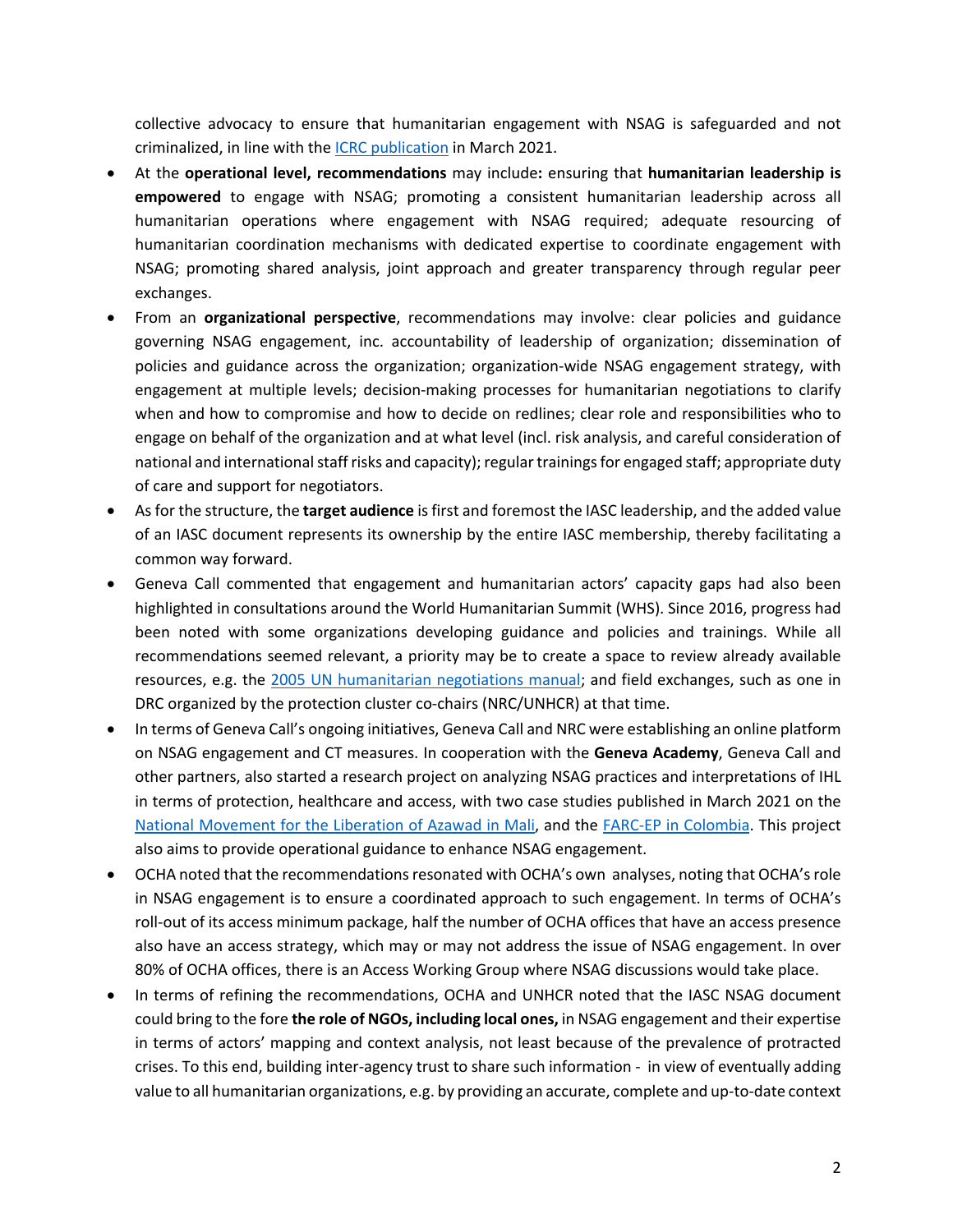analysis, including NSAG engagement entry points was key. In response to the query by the LNGO OHAHA Foundation from Nigeria, on how the IASC document could be shared with local actors, and on how feedback may be handled regarding appropriate NSAG engagement in different parts of a country, the RG3 co-chairs affirmed that this critical point of NSAG engagement being often undertaken by local actors will be reflected in the IASC paper.

- OCHA noted that another aspect that could be fleshed out was regarding **risks of maneuvering with bureaucratic and administrative impediments (BAI)**, in terms of this being one of the reasons for agencies' sensitivities regarding the sharing of practices. In addition, exploring to which extent NSAG engagement may provoke government-imposed BAI, such as in Syria, Turkey, and Sudan may also be important for advocacy messaging with Member States, e.g. by drawing on the legal framework for NSAG engagement. Furthermore, some recommendations may also be targeted towards engaging Member States, especially in terms of messaging in response to applied pressures.
- ICVA referenced the parallel ongoing work by RG1 on taking forward four case studies on bureaucratic and administrative impediments, noting that the **case studies in Afghanistan and Nigeria had also given rise to the increasingly bureaucratic nature of impediments posed by NSAG**, although the primary focus was on BAI imposed by the government.
- UNHCR highlighted the importance of **accountability** in the context of empowered leadership. In terms of **HCT coordination**, the different steps could be outlined, e.g. risk analysis, pros/cons of NSAG engagement, and how and for which purpose NSAG needed to be engaged.
- In view of the upcoming review of the IASC structures, IOM highlighted the need for a clear ask to the OPAG in terms of taking NSAG engagement forward in the IASC. The RG3 co-chairs expressed agreement for tabling at the OPAG the importance of a sustained dialogue within the IASC, as well as by linking the IASC with other key actors working on NSAGs engagement. IASC secretariat commented that clear agency leads, possibly leads with an operational footprint, may be key, in order for the issue of NSAG engagement to progress at the IASC level.

## **Update on famine prevention advocacy efforts**

- OCHA provided an update on the communications strategy of the **High-level Task Force on Preventing Famine**, noting the slight increase of the funding ask to \$1.6bn dollars for the 5 countries/contexts at risk (Burkina Faso, southern Madagascar, north-east Nigeria, South Sudan and Yemen – with needs on the rise in Ethopia as well). IASC members were encouraged to share their related initiatives with OCHA, who would add them to the trello board.
- ICVA briefed that the Geneva-level Member States briefing was to take place on 29 June, possibly featuring country-level NGO speakers. One aim was to also catalyze feedback from Member States on the G7 compact, and efforts by G7 members to rally other Member States around this pledge.
- As for **upcoming events**, RG3 members referenced the forthcoming Principals meeting on Ethiopia; on southern Madagascar a forthcoming joint letter by WFP, FAO, UNICEF; a Geneva-level Member States briefing by WFP and FAO the following week; a IASC briefing on famine prevention on 15 June; the 22 June ECOSOC side event on transition focusing on famine prevention; and the 24 June ECOSOC famine prevention side event organized by WFP and FAO in coordination with partners, aiming to include voices from the field.